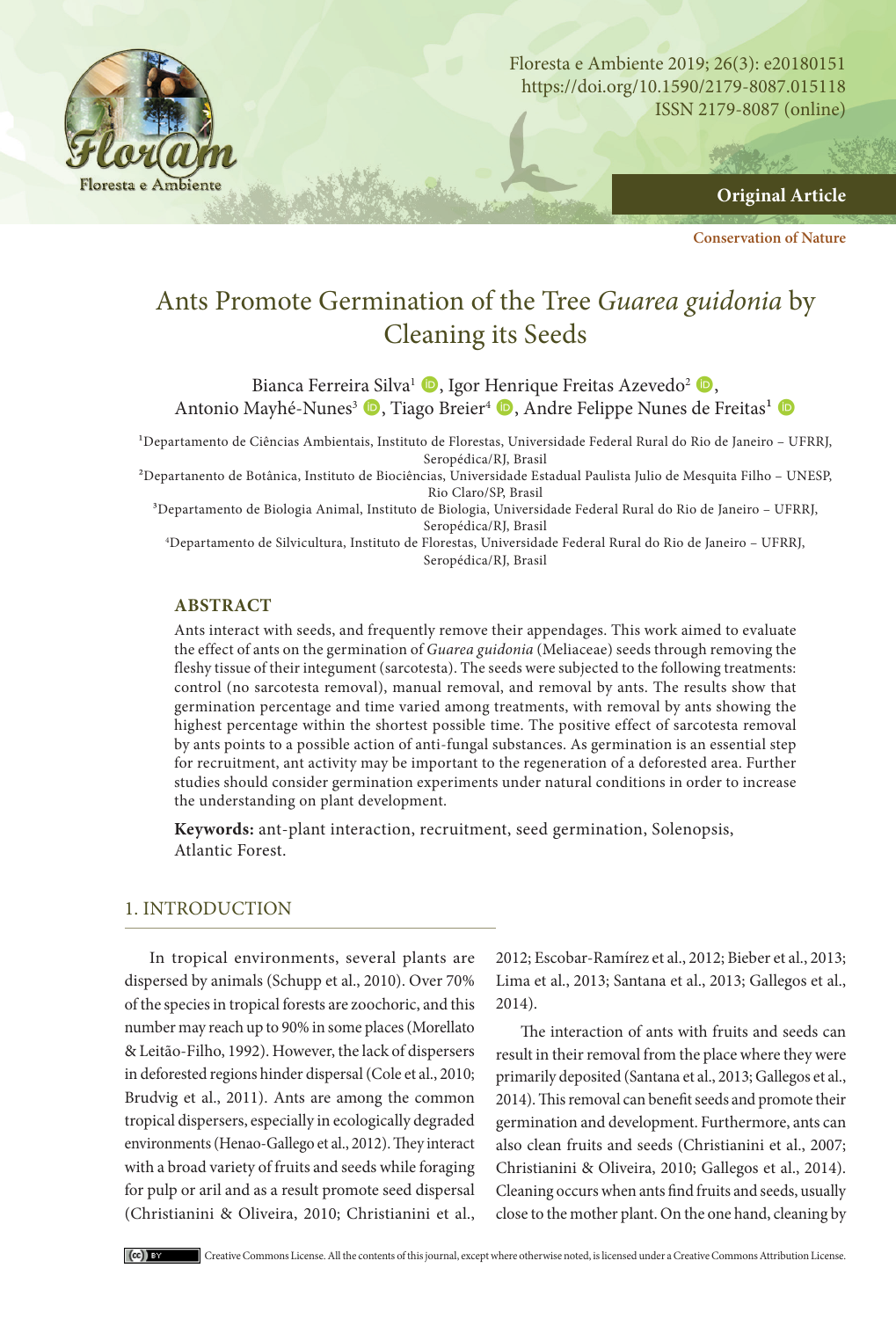ants may be negative for recruitment as diaspores may lose parts that could attract other potential dispersers (Christianini & Oliveira, 2010). In addition to that, the seed remains in an area of high propagule density and mortality (Janzen, 1970; Connell, 1971; Christianini & Oliveira, 2010). On the other hand, cleaning may be positive, as it frequently results in the protection against pathogens which favors seed germination and seedling recruitment (Oliveira et al., 1995; Ohkawara & Akino, 2005; Christianini et al., 2007; Santana et al., 2013; Camargo et al., 2016).

Ants remove the aril, pulp or other existing appendages by cleaning the seeds or fruits. This cleaning reduces infection by pathogens due to antifungal chemicals applied by the ants (Ohkawara & Akino, 2005). Secretions produced by the ants' metapleural and mandibular glands have antibiotic and antifungal activity, and are probably responsible for greater seed germinability of several plant species (Ohkawara & Akino, 2005 and references). The germination velocity can also be increased in the seeds cleaned by ants (Camargo et al., 2016).

In the Atlantic Forest, *Guarea guidonia* (L.) Sleumer (locally known as carrapeta, Meliaceae) is a common tree species which occurs almost all over Brazil, South and Central Americas (Oliveira et al., 2013). This tree has dense foliage and rapid growth, and is considered an early secondary species (Oliveira et al., 2013). Its fruits are dehiscent capsules with seeds covered by a red sarcotesta. Flowers and fruits are available throughout the year (Pastore, 2003). Seeds are recalcitrant, i.e., they are extremely sensitive to water loss (Connor & Bonner, 1998). In the present study, we assessed the effect of seed cleaning by ants on the germination of *Guarea guidonia*. We expected sarcotesta removal performed by ants to result in higher germinability and shorter germination time in comparison with other treatments.

## 2. MATERIAL AND METHODS

#### *2.1. Study site*

This study was developed in a submontane Atlantic Forest site on Marambaia Island, Sepetiba Bay, state of Rio de Janeiro, southeastern Brazil, in March 2015. The island is located in the Tropical Atlantic Morphoclimatic Domain, with average monthly temperatures above 20 °C. March is one of the warmest months in this area, with a maximum temperature around 30 °C. The average annual rainfall in this area surpasses 1,000 mm, being the period between November and March the wettest months (rainfall indexes higher than 100 mm; Mattos, 2005).

#### *2.2. Pre-germination treatments*

We collected about 500 seeds from fruits spontaneously opened on *G. guidonia* trees found in the study area. These seeds were mixed randomly and separated into three groups. They were then placed under three trees with high fruitification rates. The trees were at least 50 m apart, enough distance to ensure independence of ant colonies. The study treatments comprised: control (no sarcotesta removal), manual removal (sarcotesta manually removed), and sarcotesta removal by ants. In the last treatment, ants had access to seeds; in the other treatments, this access was blocked with trays surrounded by grease all around the perimeter period, but it was also internally covered with soil and leaf litter from the area. This procedure aimed to maintain the same soil conditions in all three treatments. The seeds remained exposed for 40 h. After the exposure period in the field, the seeds were collected and placed in paper bags for each treatment. The ants found removing the sarcotesta were collected for identification, fixed in alcohol 70%, dry-mounted, and deposited in the Coleção Entomológica Angelo Moreira da Costa Lima (CECL) of the Institute of Biological Sciences and Health, Universidade Federal Rural do Rio de Janeiro.

## *2.3. Germination tests*

The germination test was prepared in the laboratory approximately 24 h after the pre-germination treatment. Seeds with visual signs of predator attack were removed, such as seeds much smaller than the average. Seeds with no contact with ants were randomly divided, and half of them had the sarcotesta manually removed. Due to fungus proliferation on seeds not cleaned by ants, disinfection had to be performed in all treatments to reduce losses. Thus, the seeds were immersed in sodium hypochlorite at 1% for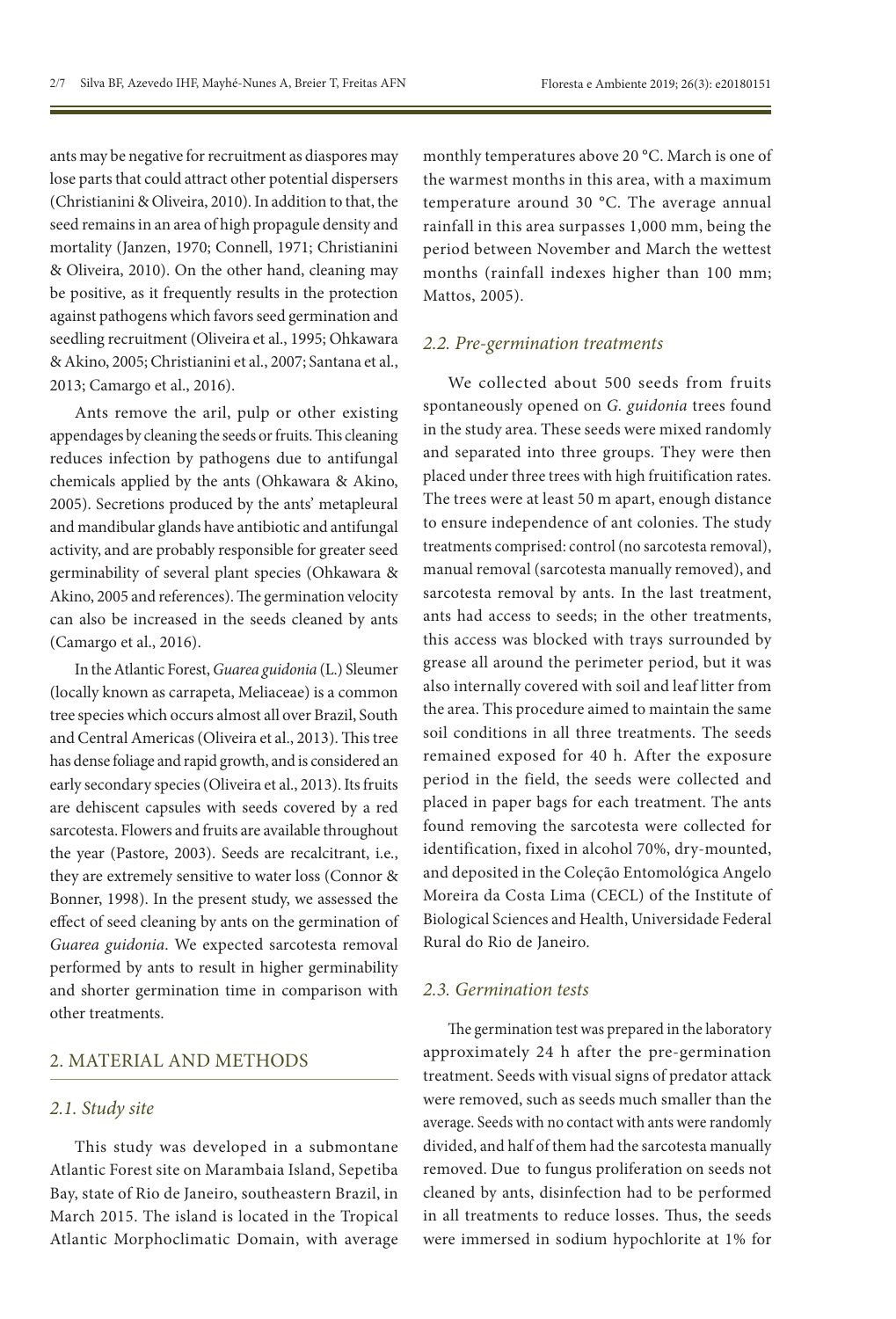2 min and then washed with distilled water. After this procedure, five drops of neutral detergent were diluted in 100 ml of distilled water. The seeds were immersed in this solution for 5 min and then washed in distilled water again (Brasil, 2013). The disinfection process was used in order to maintain the analysis more conservative, as Castro et al. (1999) observed germination only on seeds of *G. guidonia* with anti-fungal treatment.

The three treatments – control, manual removal, and removal by ants – had four replications with 25 seeds each, totalizing 100 seeds per treatment in vermiculite substrate. The experiment was conducted in a germination chamber with constant light at 25 °C, as the germination of *G. guidonia* seeds is increased by high light and constant temperature (Cardoso et al., 1994; Baskin & Baskin, 2014). Seeds were monitored weekly to determine the percentage of germinated seeds (germinability), dead seeds, abnormal seedlings, and germination time. Observations continued until all seeds germinated or showed signs of decomposition. Dead seeds, normal, and abnormal seedlings were constantly removed from the experiment.

## *2.4. Statistical analysis*

Data were analyzed in the R software. Germinability was calculated as the percentage of seeds that germinated and developed into a normal seedling. It was also calculated the percentage of dead seeds and abnormal seedlings. The emergency speed index (ESI) was calculated as the sum of normal plants observed on a given day divided by the number of days elapsed until that day, so  $ESI = E_1/N_1 + E_2/N_2 + ... E_n/N_n$ , where  $E_n$  is the number of normal seedlings in the *n* day of observation and  $N_n$  is the number of days of the experiment (Borghetti & Ferreira, 2004). ANOVA was used to test for differences in germinability between treatments, the percentage of dead seeds, the percentage of abnormal seedlings, and ESI. Previously, normality and homoscedasticity tests were made and, after the analyses, Tukey test was applied.

## 3. RESULTS

All ants found removing *G. guidonia* sarcotesta on the trays belonged to a single species of the genus *Solenopsis*. The seeds started germinating approximately one month after the pre-germination test. Observations lasted five months, a period when seeds kept germinating and developing into normal and abnormal seedlings.

The sarcotesta removal by ants influenced germination (Figure 1) and germination speed positively, and the percentage of dead seeds, negatively. The average germinability per treatment was 62% in control treatment, 78% in sarcotesta manual removal and 90% in sarcotesta removal by ants. The germinability varied between treatments ( $F = 7.79$ ,  $p = 0.01$ ); only the removal by ants differed from the control treatment (Figure 2a). The average percentage of dead seeds per treatment was 22%, 9% and 6% for control, sarcotesta manual removal and sarcotesta removal by ants, respectively; the control differed from other treatments  $(F = 7.84, p = 0.01)$  (Figure 2b). The average percentage of abnormal seedlings per treatment was 15%, 13% and 4% for control, sarcotesta manual removal and sarcotesta removal by ants, respectively, with no significant difference between treatments ( $F = 3.59$ ,  $p = 0.07$ ) (Figure 2c). The average ESI per treatment was 0.1766, 0.2836 and 0.3012 for control, sarcotesta manual removal and sarcotesta removal by ants, respectively; the treatments removal by ants and control differed significantly  $(F = 5.84, p = 0.02)$  (Figure 2d). The accumulated number of normal seedlings during the germination test for each treatment are presented in Figure 3. The largest number of normal seedlings and the highest development speed occurred in the treatments including sarcotesta removal (manual or by ants).



**Figure 1.** Germinated *Guarea guidonia* seeds after removal of sarcotesta by ants.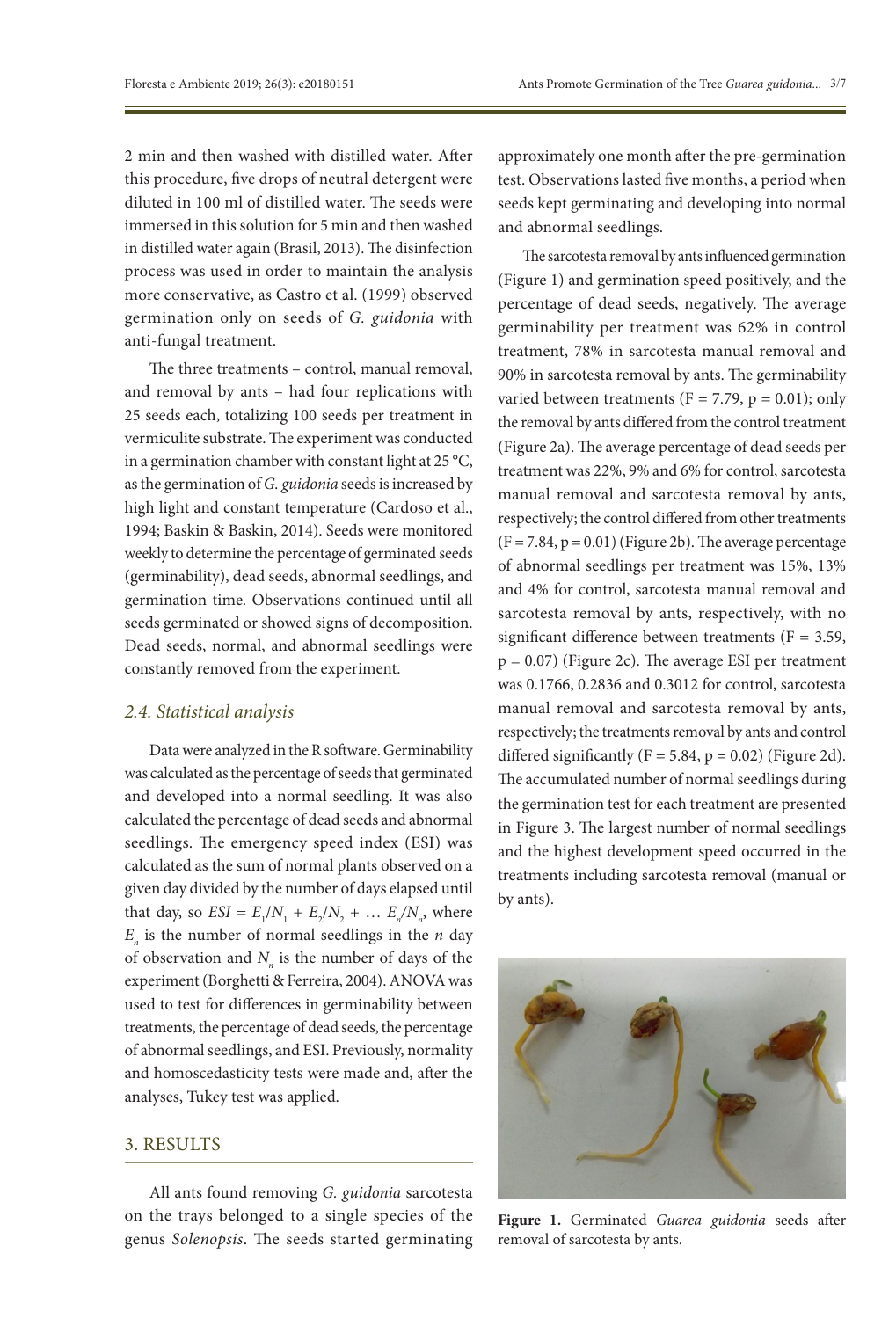

**Figure 2.** Number of germinated seeds (a), number of dead seeds (b), number of abnormal seedlings (c) and emergence speed index (ESI) (d) for the treatments control, sarcotesta manual removal (manually), and sarcotesta removal by ants in seeds of *Guarea guidonia* (Meliaceae). Only the number of abnormal seedlings did not differ between treatments.



**Figure 3.** Number of normal seedlings accumulated during 20 weeks of observation for the treatments control, sarcotesta manual removal (manually), and sarcotesta removal by ants in seeds of *Guarea guidonia* (Meliaceae). The treatments sarcotesta removal (manual and by ants) produced a larger number of normal seedlings, which is faster than that of control.

## 4. DISCUSSION

In the present study, it was showed that the cleaning by worker ants increases germinability and germination speed and decreases the percentage of dead seeds in *G. guidonia*. This positive effect of removal of the aril or other seed parts by ants had already been observed in previous studies with other plant species (Guimarães & Cogni, 2002; Passos & Oliveira, 2003; Passos & Oliveira, 2004; Christianini et al., 2007;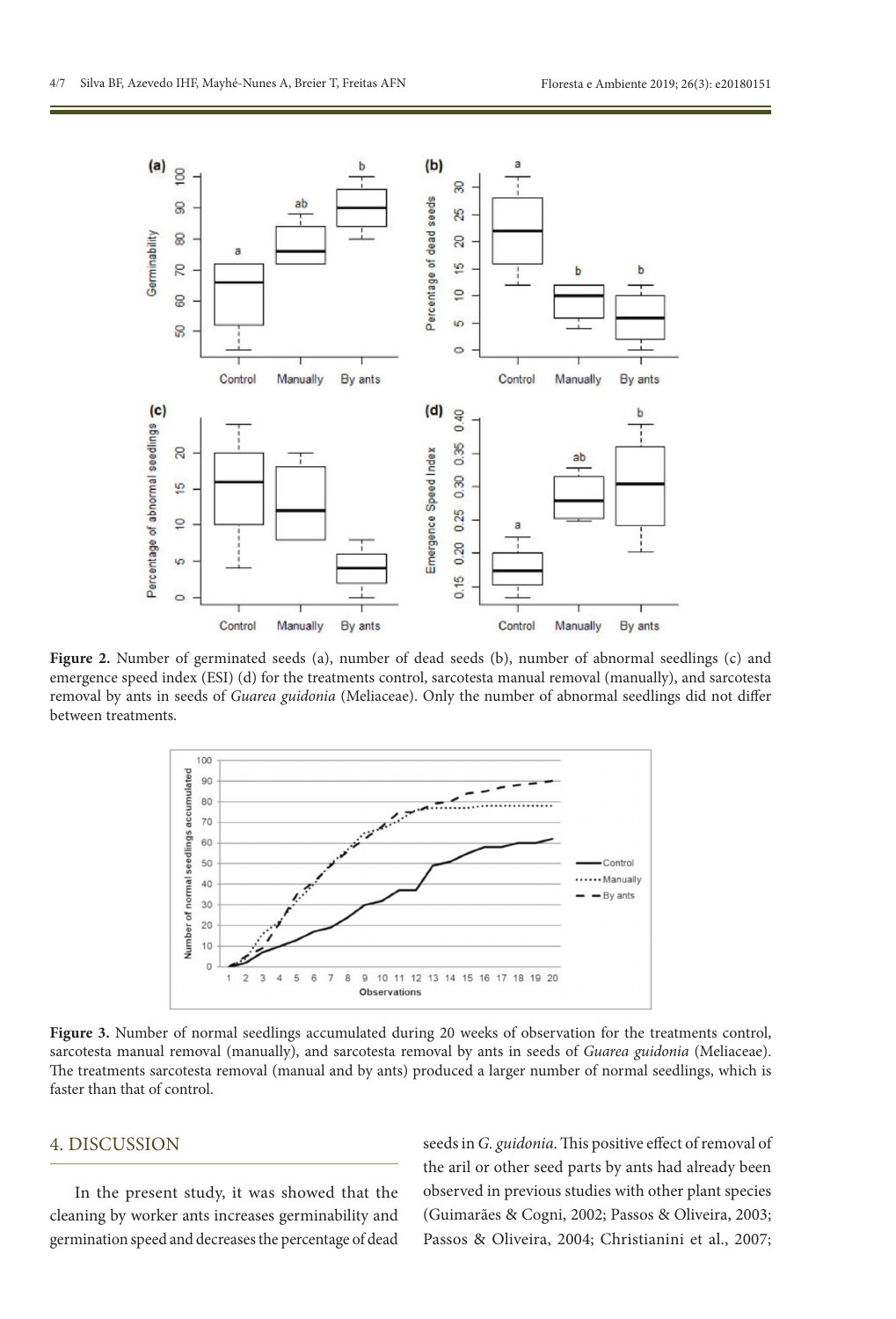Leal et al., 2007). Such studies showed an increase of at least 30% in germinability compared to the control (Christianini et al., 2007; Leal et al., 2007).

Although these studies showed a positive effect of the removal of appendages from seeds, they discussed only differences in germination between the control (seeds with appendages) and seeds after manual removal of the appendages (Guimarães & Cogni, 2002; Passos & Oliveira, 2003; Passos & Oliveira, 2004; Christianini et al., 2007; Leal et al., 2007). A few other studies analyzed the treatment appendage removal by ants (Oliveira et al., 1995; Ohkawara & Akino, 2005; Camargo et al., 2016). The comparison in this study is necessary to determine whether an increase in germinability is explained by other factors than the physical removal of appendages (Ohkawara & Akino, 2005).

The behavior of cleaning seeds and fruits is common in most ant species that interact with fruits (Passos & Oliveira, 2003; Christianini & Oliveira, 2013; Santana et al., 2013; Camargo et al., 2016), mainly in the genera *Camponotus*, *Pheidole*, *Solenopsis* and *Wasmannia* (Christianini et al., 2007). Few species such as poneromorph ants perform seeds removal (Christianini et al., 2007; Leal et al., 2014). *Solenopsis* species are widely distributed; they are generalist and recruiters, and forage in the leaf litter, trunks, and low vegetation (Baccaro et al., 2015). Several species of this genus have already been recorded cleaning diaspores (Passos & Oliveira, 2003; Christianini et al., 2007; Santana et al., 2013). The genus *Solenopsis* dominates in such interactions (Christianini & Oliveira, 2013), probably due to the mass recruitment of worker ants (Baccaro et al., 2015). Those species are usually considered soil-dominant omnivores associated with anthropically disturbed environments (Baccaro et al., 2015).

Only ant-removed sarcotesta of *G. guidonia* seeds showed positive germination. Similarly, seeds of *Erythroxylum ambiguum* Pyr. also had a higher germinability and germination speed in the treatments with passage through the digestive tract of birds or cleaning by ants than in the treatment with manual removal of the pulp (Camargo et al., 2016). This result may indicate the action of antifungal substances secreted by ants (Ohkawara & Akino, 2005). Another possibility is that the removal of the sarcotesta by ants promotes either chemical or mechanical scarification. Such a process would favor germination by increasing seed

coat permeability to water and gases (Traveset & Verdú, 2002). However, Baskin & Baskin (2014) demonstrated that *G. guidonia* produce non-dormant seeds, which makes the scarification possibility unlikely.

The disinfection of the experimental seeds could lead to the rejection of the hypothesis of antifungal action by ants. However, Connor & Bonner (1998) observed the death of *G. guidonia* seeds by fungi, even after a 30 s-wash in a 10% solution of commercial bleach. In addition, Cardoso et al. (1994) state that the low germination of *G. guidonia* observed in their experiments is probably due to fungi contamination despite prior disinfection treatment. Therefore, it is possible that sodium hypochlorite was not sufficient to prevent fungal growth. The possible antifungal substances secreted by ants might have an action on seeds more effective than the hypoclorite sodium used in this work.

Results from this study show that manual removal of sarcotesta from *G. guidonia* seeds does not favor germination. Nevertheless, the number of dead seeds was lower than on the non-removal treatment, which suggests the importance of removing the sarcotesta of *G. guidonia* seeds in forest nurseries cultivating. Some studies conducted on other species showed improved germination on manually removed appendages compared to those not removed (Guimarães & Cogni, 2002; Passos & Oliveira, 2003; Christianini et al., 2007; Leal et al., 2007; Lima et al., 2013; Souza et al., 2015). These differences may have resulted from disinhibition effect induced by the aril or pulp removal, which is frequently higher than seed scarification and occurs in several species (Robertson et al., 2006). The lack of physiological studies about the relationship between pulp or aril removal and seed germination prevents further statements.

Despite the results from our study, it is important to consider the natural conditions under which germination experiments occur, as emphasized by Traveset & Verdú (2002). Robertson et al. (2006) reported that laboratory conditions affect the germinability of intact fruits: in three species with fleshy fruits, the germinability on Petri dishes was zero under laboratory conditions, but it was high under field conditions in New Zealand. Considering the variation between laboratory and field conditions, future studies should be conducted in the field to get a better understanding of germinability and seedling development holistically.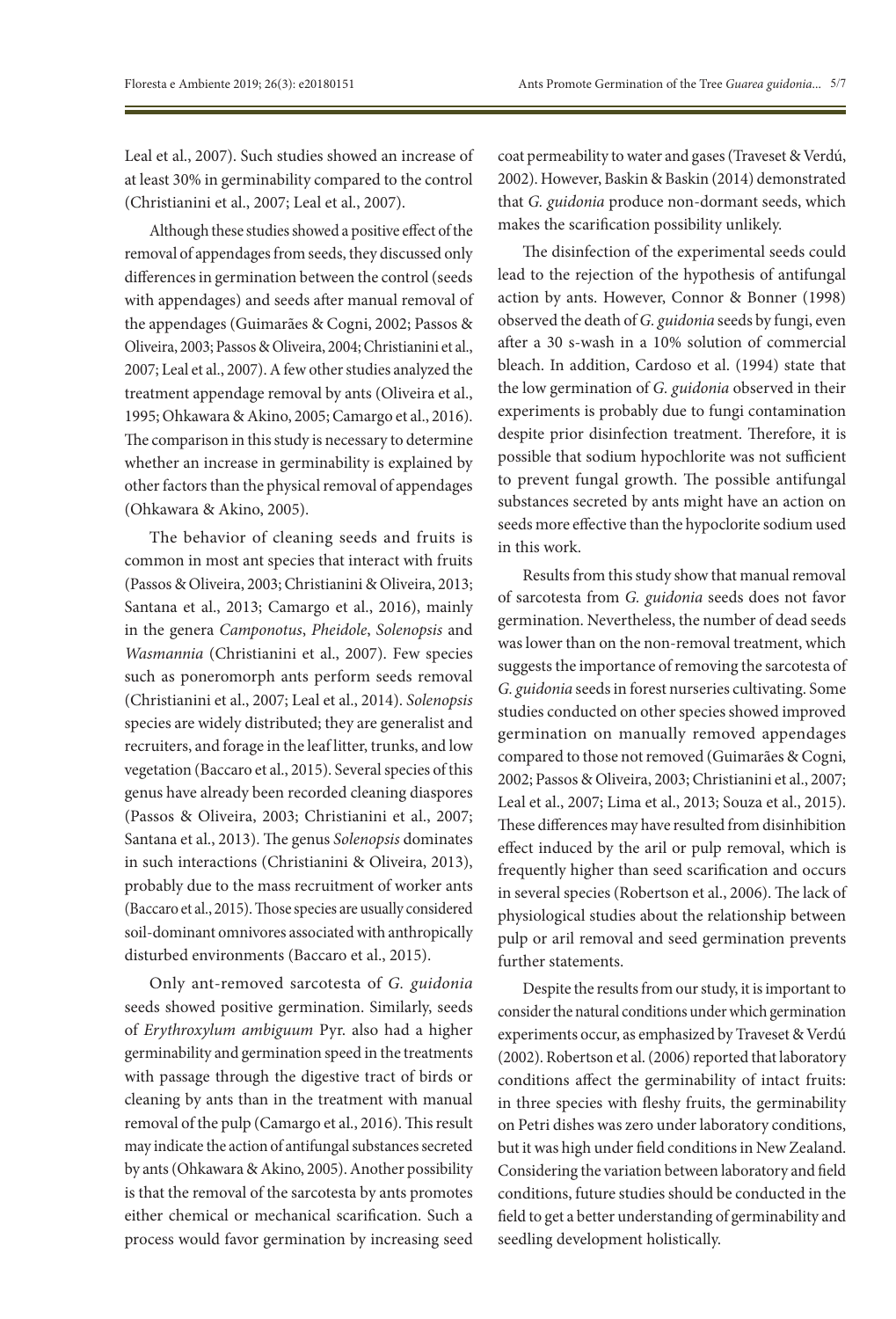# 5. CONCLUSIONS

The behavior of cleaning seeds observed in ants promotes higher germinability and emergence speed. Thus, ants act as germination facilitators, helping plants even without dispersing their seeds. As germination is an essential stage of recruitment, ant activity may be important at early successional stages in a degraded area. This importance is even more evident considering that ants are even present since early succession, differently from birds and bats, which are considered the main disperser agents (Lindell et al., 2012). Therefore, studies involving ant behavior can be vital to understand forest restoration. However, we emphasize that the seeds are not dispersed by ants and might suffer high mortality close to the mother plant (Janzen, 1970; Connell, 1971). Thus, these results must be carefully analyzed. Future field studies might better elucidate the results of seed cleaning by ants under natural conditions.

## ACKNOWLEDGEMENTS

We thank the Marambaia Island Assessment Center (CADIM) for the logistical support provided during the present study and for granting us the sampling permit. We also thank Roberto de Xerez, who signed the agreement with CADIM on behalf of UFRRJ so that the present study could be carried out.

#### SUBMISSION STATUS

Received: 28 mar., 2018 Accepted: 30 jun., 2018

## CORRESPONDENCE TO

#### **Bianca Ferreira Silva**

Departamento de Ciências Ambientais, Instituto de Florestas, Universidade Federal Rural do Rio de Janeiro – UFRRJ, BR-465, Km 7, CEP 23890-000, Seropedica, RJ, Brasil e-mail: bianca.fsilva@hotmail.com

# **REFERENCES**

Baccaro FB, Feitosa RM, Fernández F, FernandesIO, Izzo TJ, Souza JLP et al. *Guia para os gêneros de formigas do Brasil*. 1st ed. Manaus: INPA; 2015.

Baskin CC, Baskin JM. *Seeds: ecology, biogeography, and evolution of dormancy and germination*. 2nd ed. San Diego: Academic; Elsevier; 2014.

Bieber AGD, Silva PSD, Oliveira OS. Attractiveness of fallen fleshy fruits to ants depends on previous handling by frugivores. *Ecoscience* 2013; 20(1): 85-89. [http://dx.doi.](https://doi.org/10.2980/20-1-3573) [org/10.2980/20-1-3573](https://doi.org/10.2980/20-1-3573).

Borghetti F, Ferreira AG. Interpretação de resultados de germinação. In: Ferreira AG, Borghetti F, editores. *Germinação: do básico ao aplicado*. Porto Alegre: Artmed; 2004.

Brasil. *Instruções para análise de sementes de espécies florestais*. Brasília: Ministério da Agricultura, Pecuária e Abastecimento; 2013.

Brudvig LA, MabryCM, Mottl LM. Dispersal, not understory light competition, limits restoration of Iowa woodland understory herbs. *Restoration Ecology* 2011; 19(101): 24- 31. [http://dx.doi.org/10.1111/j.1526-100X.2010.00675.x](https://doi.org/10.1111/j.1526-100X.2010.00675.x).

Camargo PHSA, Martins MM, Feitosa RM, Christianini AV. Bird and ant synergy increases the seed dispersal effectiveness of an ornithochoric shrub. *Oecologia* 2016; 181(2): 507-518. [http://dx.doi.org/10.1007/s00442-016-](https://doi.org/10.1007/s00442-016-3571-z) [3571-z](https://doi.org/10.1007/s00442-016-3571-z)[. PMid:26899481.](https://www.ncbi.nlm.nih.gov/entrez/query.fcgi?cmd=Retrieve&db=PubMed&list_uids=26899481&dopt=Abstract)

Cardoso MA, Cunha R, Pereira TS. Germinação de sementes de *Virola surinamensis* (Rol.) Warb (Myristicaceae) e *Guarea guidonia* (L.) Sleumer (Meliaceae). *Revista Brasileira de Sementes* 1994; 16(1): 1-5. [http://dx.doi.](https://doi.org/10.17801/0101-3122/rbs.v16n1p1-5) [org/10.17801/0101-3122/rbs.v16n1p1-5.](https://doi.org/10.17801/0101-3122/rbs.v16n1p1-5)

Castro EM, Alvarenga AA, Almeida LP, Gavilanes ML, Pereira PA. Influência do ácido giberélico e do nitrato de potássio na germinação de *Guarea guidonia* (L.) Sleum. *Revista Árvore* 1999; 23(2): 251-254.

ChristianiniAV, Mayhé-NunesAJ, Oliveira PS. Exploitation of Fallen Diaspores by Ants: Are there Ant–Plant Partner Choices? *Biotropica* 2012; 44(3): 360-367. [http://dx.doi.](https://doi.org/10.1111/j.1744-7429.2011.00822.x) [org/10.1111/j.1744-7429.2011.00822.x](https://doi.org/10.1111/j.1744-7429.2011.00822.x).

Christianini AV, Mayhé-Nunes AJ, Oliveira PS. The role of ants in the removal of non-myrmecochorous diaspores and seed germination in a neotropical savanna. *Journal of Tropical Ecology* 2007; 23(3): 343-351. [http://dx.doi.](https://doi.org/10.1017/S0266467407004087) [org/10.1017/S0266467407004087](https://doi.org/10.1017/S0266467407004087).

Christianini AV, Oliveira PS. Birds and ants provide complementary seed dispersal in a Neotropical savanna. *Journal of Ecology* 2010; 98(3): 573-582. [http://dx.doi.](https://doi.org/10.1111/j.1365-2745.2010.01653.x) [org/10.1111/j.1365-2745.2010.01653.x](https://doi.org/10.1111/j.1365-2745.2010.01653.x).

Christianini AV, Oliveira PS. Edge effects decrease antderived benefits to seedlings in a neotropical savanna. *Arthropod-Plant Interactions* 2013; 7(2): 191-199. [http://](https://doi.org/10.1007/s11829-012-9229-9) [dx.doi.org/10.1007/s11829-012-9229-9.](https://doi.org/10.1007/s11829-012-9229-9)

Cole RJ, Holl KD, Zahawi RA. Seed rain under tree islands planted to restore degraded lands in a tropical agricultural landscape. *Ecological applications: a Publication of the*